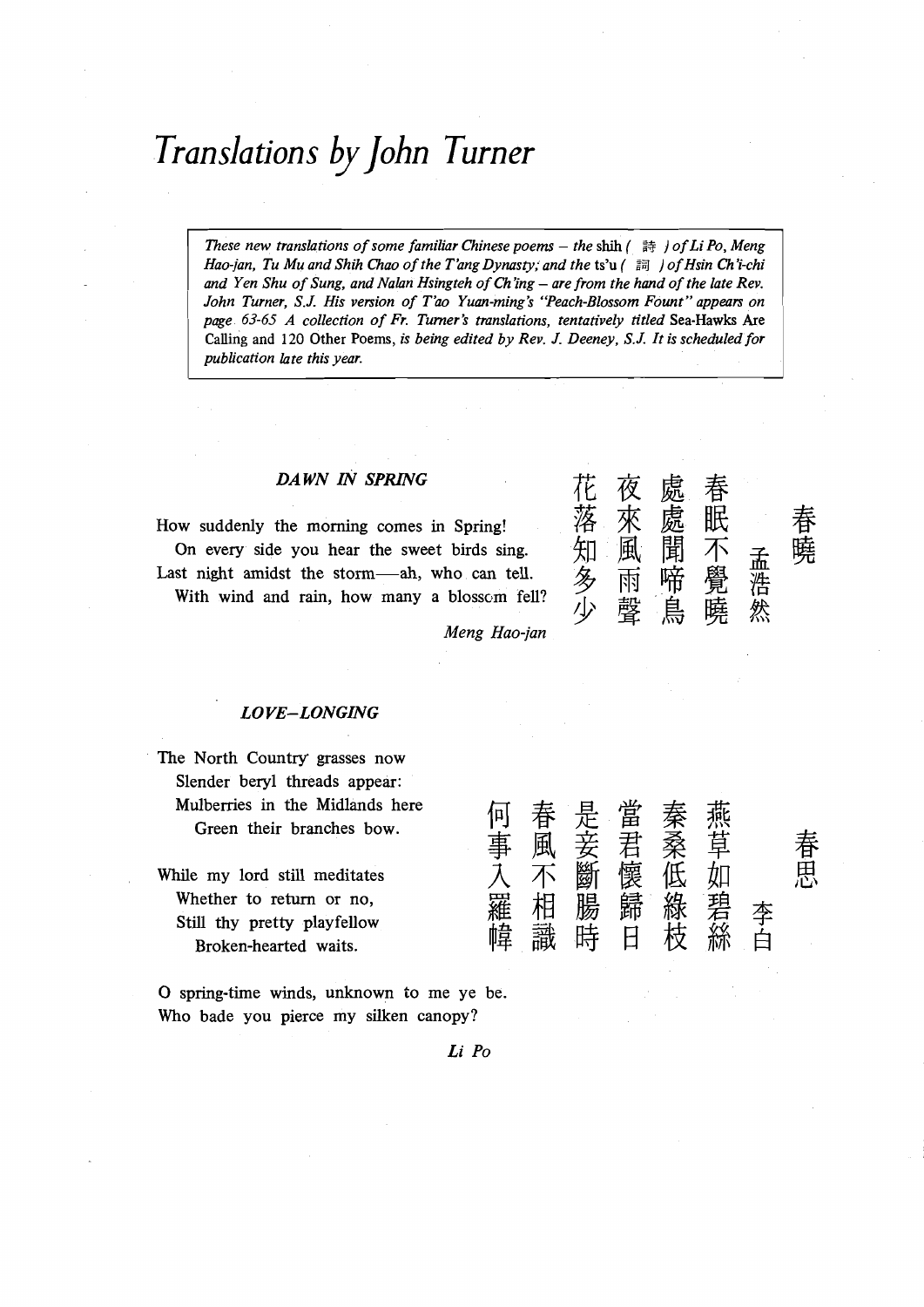#### *Rev. John Turner, S.J. (1 909-1971)*

John Turner, scholar, poet and Jesuit priest, was born in Dublin in 1909. At the end of his schooldays in Belvedere College, Dublin, he became a Jesuit, continuing his education in various Jesuit houses of study and in University College, Dublin, where he read classics. He spent the years 1935 to 1938 in Hong Kong, and he started there that intense study of Chinese language and literature that was to fill his life till his death two years ago. From 1946 onward Hong Kong was his permanent home, though he spent a couple of years (1947-49) lecturing on Enghsh in Chung Shan University, Canton, and sought in vain for relief from ever more crippling arthritis in his native country.

He was dominated by two rarely united passions, an austere passion for pure scholarship and an exuberant passion for artistic perfection  $-$  in his youth he almost decided to give his life to painting. Scholarship  $-$  classics, the Irish language, and then Chinese - absorbed him in early manhood. He wrote some satirical verse for the amusement of his companions, but his serious poetry was almost all religious verse, written for himself alone and barely surviving in fading scribbles on odd scraps of paper.

In the 1950's, at the urging of some friends, he took up the task of translating a representative collection of Chinese poems of all periods, thus giving vent to his poetic urge without sacrificing his cherished scholarship.

Perfectionist as he was, he kept on repolishing his translations, even in his last years when his arthritic fingers could scarcely hold a pen. Those who knew him best took it for granted publication would have to be posthumous. They proved right. If he had lived to be a hundred, he would have gone on to the end, perfecting his translations and adding to them, never satisfied.

He died suddenly in 1971, leaving a vast mass of paper  $-$  notes for a dictionary, critical jottings, lists of phrases, scraps of original poems and, scattered here and there, his translations, all too often without any indication of the originals.

His editors have had to labour long and hard to put together the collection now being prepared for publication. It was a labour of love and, they believe, work worth doing.

> By REV. A. BIRMINGHAM, S.J. *Editor,* Sunday Examiner, *Hong Kong.*

#### *SNOW AT MORNING*

**Out on the moors it snowed** all **night; And yet my nag must go.** 

**No sign of human life in sight,** 

One hears the first cock crow.

*Shih Chao* 

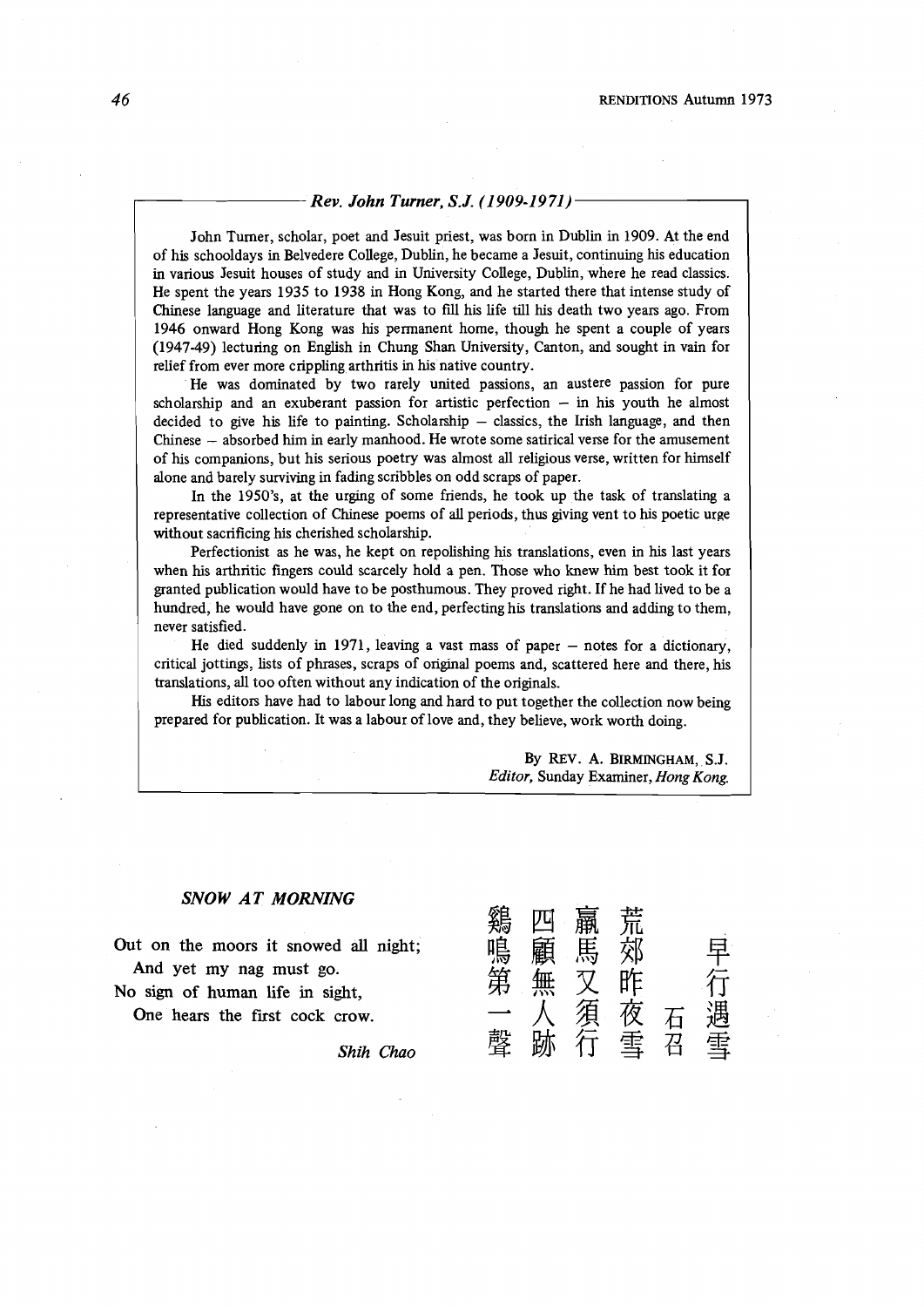#### *John Turner*

### *A SAD FAREWELL*

Who loves too much, they think No love to know. Still, as farewell I drink, No smile I show. The candle, as in pity of This sad leave-taking, Sheds its proxy tears of love Until day's breaking.  $\begin{array}{cc} T u & M u & \text{if } \mathcal{A} \tag{4} \mathcal{A} \end{array}$ 

Tu Mu

## 人 燭 覺 情 垂 有 樽 卻 心 前 似 5<br>到 還<br>H<br>H ]<br>天惜 不 無 杜<br>明 別 成 情 牧

#### *MUTABILITY*

**A** new song, and another cup of wine! An air of yesteryear is haunting still This ancient lodge. But will that twilight day That's sinking in the West come back again?

And ineluctably the blossoms fall. And swallows, like the ones I knew, return. And mournfully I tread the scented ways Of this small pleasure-garden, to and fro.

*Yen Shu* 

|         |         |         |         |         |      |    | 浣溪紗 |
|---------|---------|---------|---------|---------|------|----|-----|
|         |         |         |         |         | 曲新詞酒 |    |     |
|         |         |         |         |         |      |    |     |
| 小園香徑獨徘徊 | 似曾相識燕歸來 | 無可奈何花落去 | 夕陽西下幾時回 | 去年天氣舊亭台 |      | 晏殊 |     |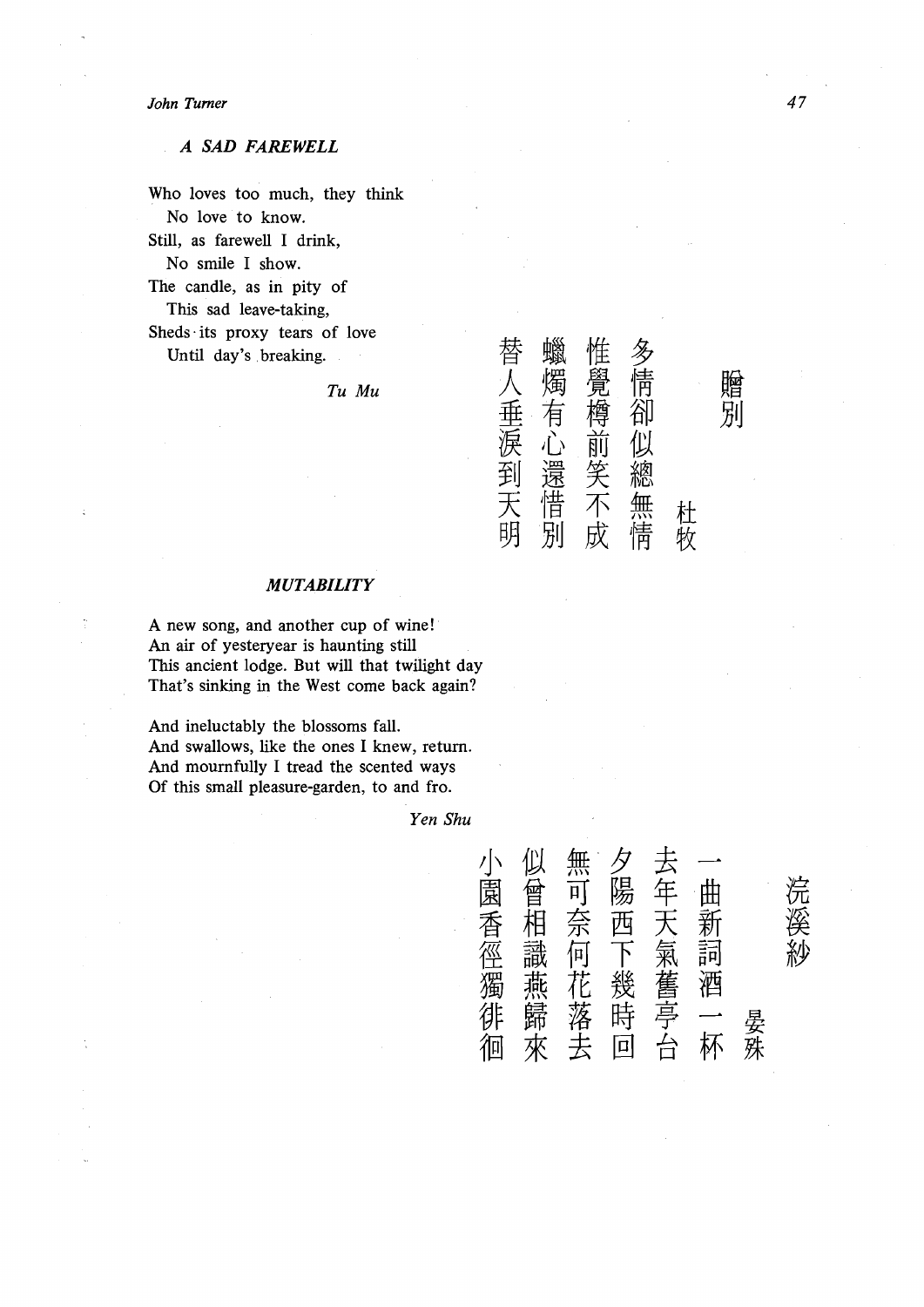## *ENLIGHTENMENT*

In youth, ere Grief to me was known I loved to climb on high, I loved to climb on high: In many a laboured lay Grief would I there portray.

But now, with Grief familiar grown, Slower to speak am I, slower to speak am I. At most, I pause and say, "What a fine autumn day!"

#### *Hsin Ch'i-Chi*

| 欲說還休卻道天涼好個秋 | 而<br>今識盡愁滋味欲說還休 | 愛上層樓為賦新詞强說愁 | 少年不識愁滋味愛上層樓 | 醜奴兒<br>辛棄疾 |
|-------------|-----------------|-------------|-------------|------------|
|             |                 |             |             |            |